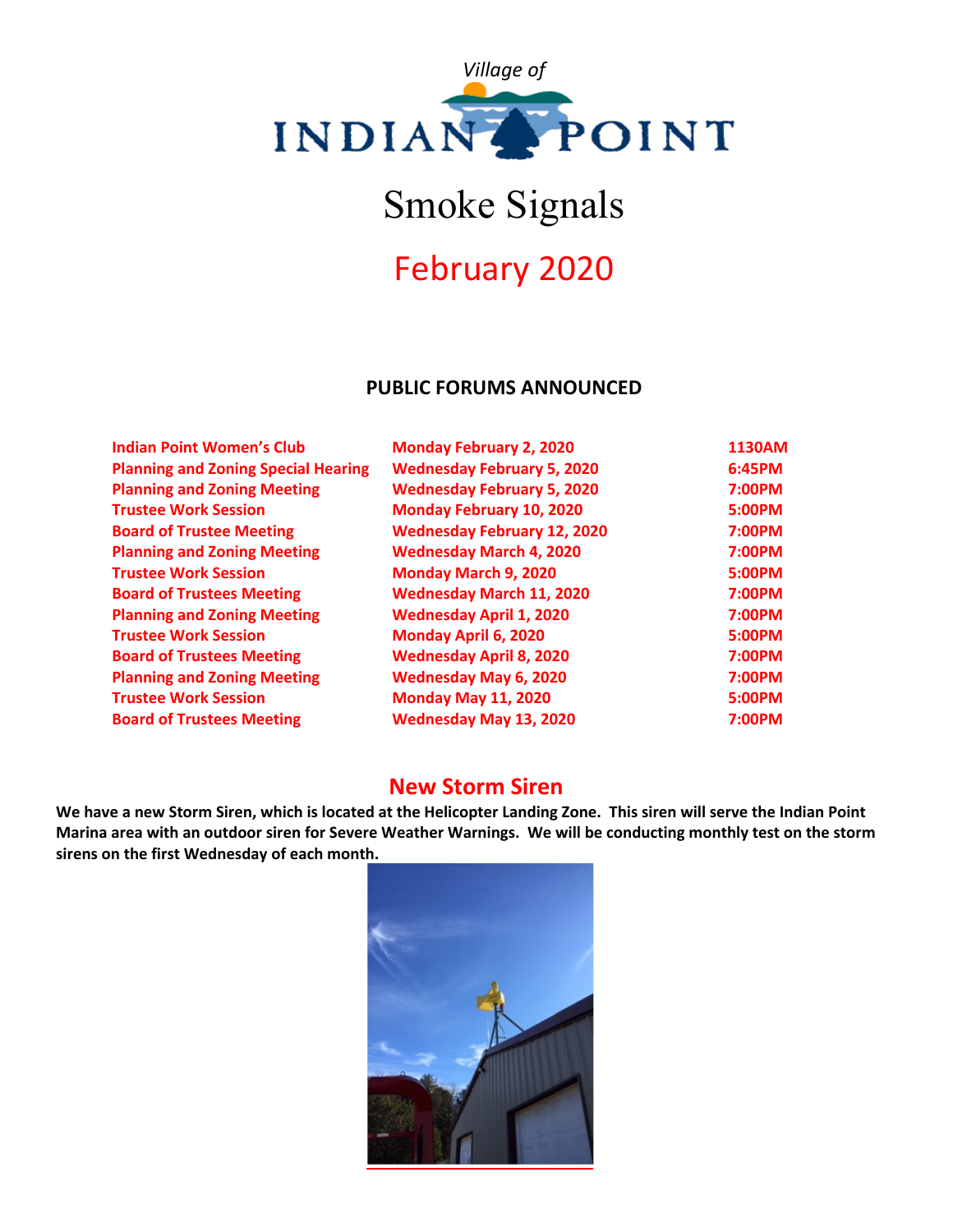#### **ROADS DEPARTMENT**

**The Indian Point Village has purchased a "NEW" used leaf mulching vacuum for cleaning out the ditches – to prevent stormwater clogs in culverts. We have also replaced our current snowplow truck with this F350 Ford 1 Ton Pickup. For those of you who garden – We will have piles of crushed leaves available for composting and mulching.**



#### **INDIAN POINT RECYCLING PROGRAM**

**The Recycling Center is looking for volunteers! Our Recycling Center is open the last Thursday of the month (weather permitting) from 9 AM to 11 AM. If you have an hour a month, please consider volunteering to help keep our Village (and planet) environment a cleaner place to live. Please contact the Village Office at 338-5599 or Sue Wright at 386- 4194 if you would like to join in this effort.**

#### **-Accepting –**

**Plastics 1&2 – Jugs & bottles only (remove all lids & caps – all materials must be clean) Aluminum Tin Paper -Not Accepting-**

**Glass Corrugated cardboard**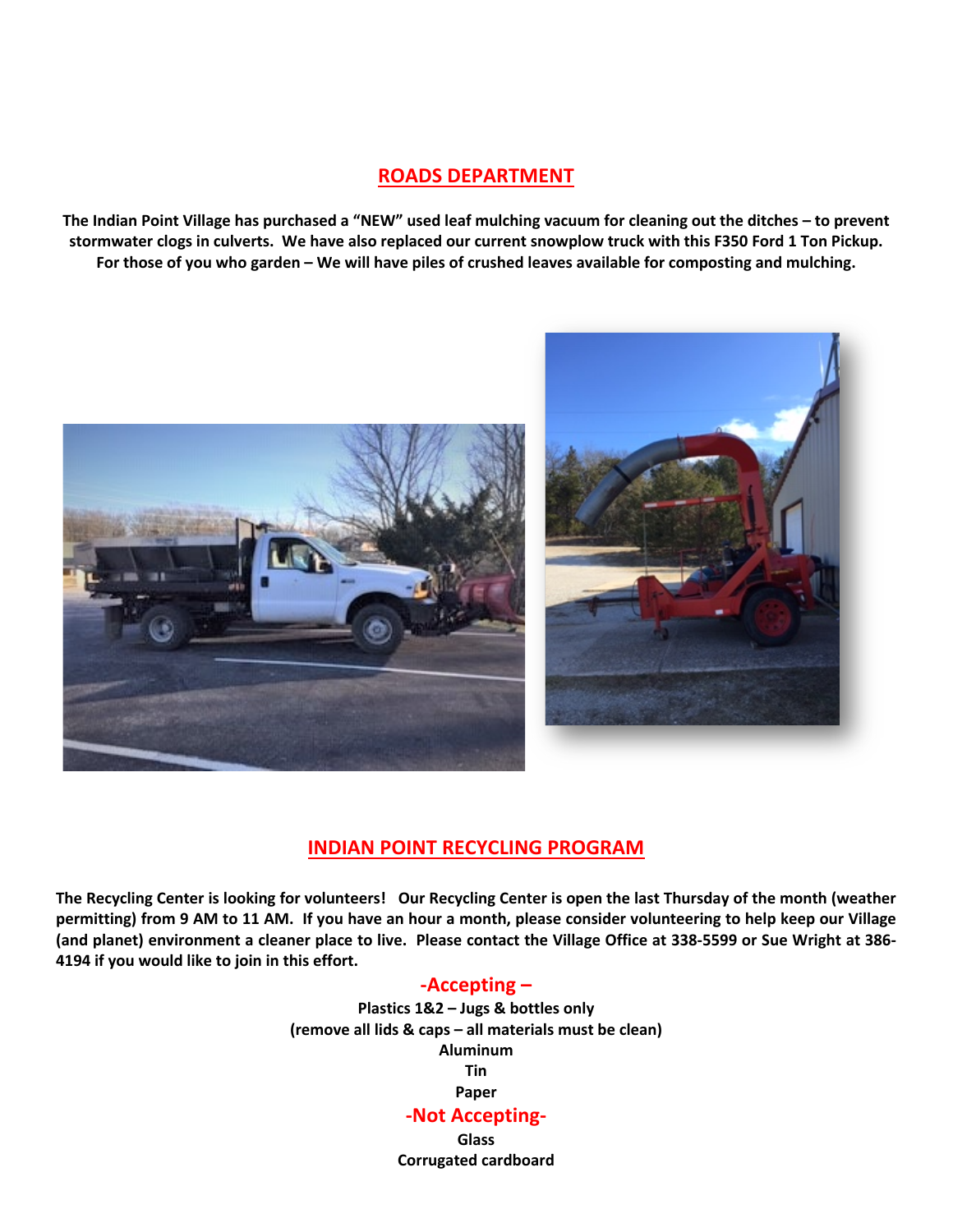## **INDIAN POINT WOMEN'S CLUB**

The Indian Point Women's Club (IPWC), a social organization, has invited all ladies who are part-time or full-time residents on Indian Point to attend our luncheons. They raise money for local charities/causes and the annual membership dues are \$10 annually which is donated to their sponsored charities. In the past they have adopted Stone County families at Christmas, supported the Backpack Program at Reeds Spring elementary school and the Stone County Food Bank among other charitable causes. They normally meet the first Monday of the month at 11:30 AM at local affordable venues and usually adjourn by 2 PM. Each attendee is responsible for her lunch costs. For more information, please contact Sharon McSpadden, President at 417-942-5025. Please leave a message with your name and phone number.

#### **IPWC looks forward to seeing you at one of the luncheons soon!**

# **February 3, 2020 Donnie's Diner – Branson West 11:30AM**

# **December Police Report**

**Calls for Service: 24 Vehicle stops: 29**

#### **NOTICE OF PROPOSED LAND USE CHANGES PUBLIC HEARING**

**Wednesday, February 5th, 2019 at 6:45 p.m. @ Village of Indian Point Office. 957 Indian Point Rd.**

**An application has been made to rezone** 

**Parcel Id :** 12-9.0-30-000-000-031.000

**Property Description:** 37 STONECLIFF CIR, INDIAN POINT MO 65616

**The current zoning is C1 The proposed zoning is C2.**